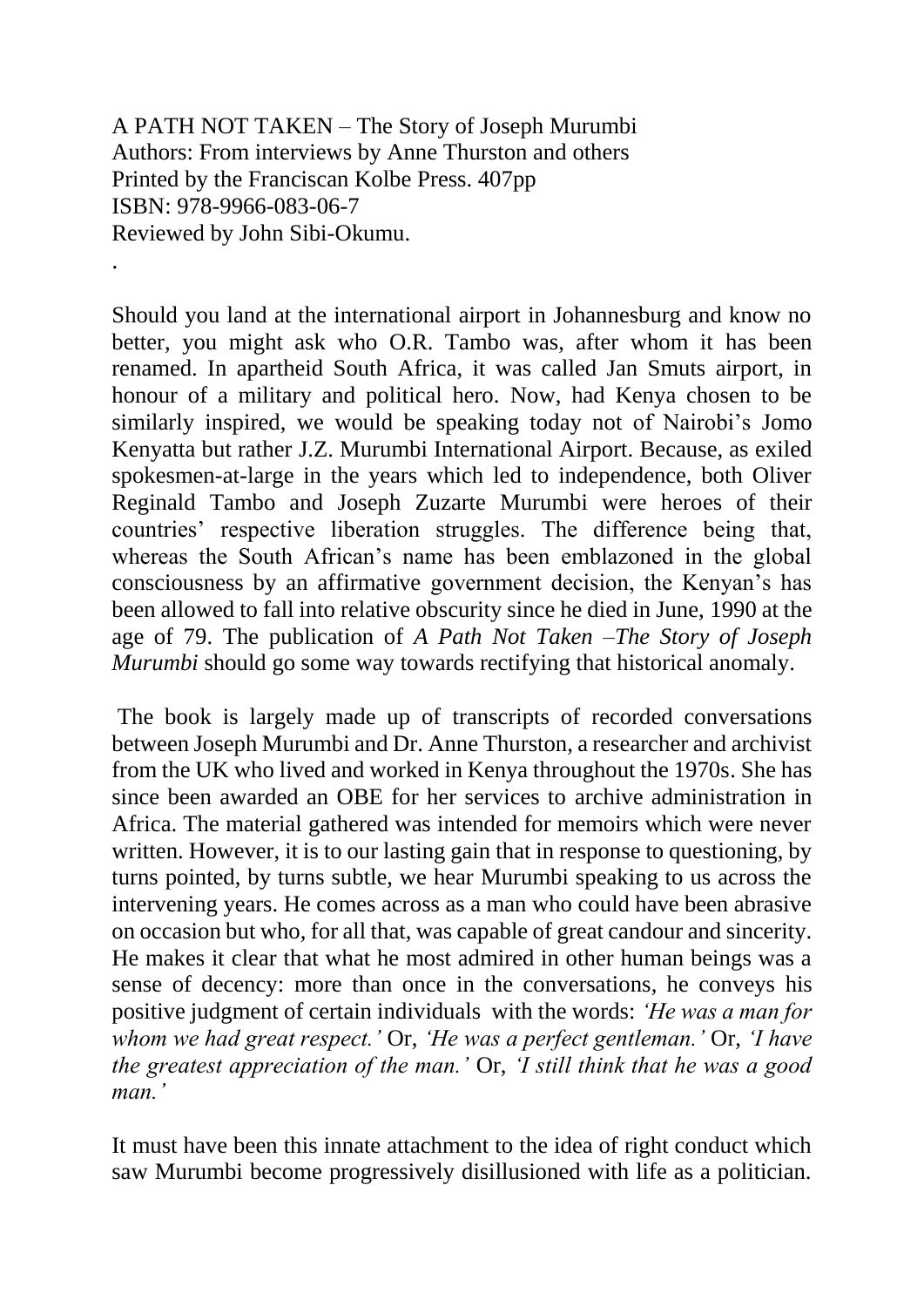President Jomo Kenyatta appointed him first as Minister for Foreign Affairs and then as Kenya's second vice-president, to succeed Oginga Odinga, after a political fallout. Murumbi resigned from the vice-presidency after a few months. Never given to extreme statements and ever reticent on thorny issues, he does not give a clear reason why he made such an abrupt exit from politics. Part of the explanation might lie in his statement, *'Power never interested me.'* Else he just didn't have the stomach for the gamesmanship and professional fouls, including the outright elimination of a very close friend, the socialist leaning freedom fighter, Pio Gama Pinto. Be that as it may, the amount of revelation that *is* provided in *A Path Not Taken* more than makes up for such lingering gaps in our understanding. Murumbi went on to co-found the African Heritage Pan African Galleries, with the Kenyanbased, American entrepreneur Alan Donovan and it was in this new incarnation that he was to be described as *'Africa's greatest private cultural collector.'*

'Joe' Murumbi was born in 1911 in a part of the Kenya colony which was known as Eldama Ravine. He spent much of his youth as Joseph Zuzarte after his father, Peter, a trader from Goa who came to Kenya in 1898. He took on the surname Murumbi, after his maternal grandfather, having decided, quite rationally, to see himself more as an African than a South Asian. His father sent him to India when he was about seven, where young Joe boarded until he finished high school. Thereafter, he found work in India and then in Somalia before returning to Kenya, where he found himself being sucked more and more into the vortex of the liberation struggle.

So it was that he found himself a useful 'gofer' during the trial of the 'Kapenguria Six,' of whom Jomo Kenyatta was one. It culminated in their detention for an average of 10 years each. In a scenario worthy of the best spy film, Murumbi slipped out of the country to become the roving ambassador and trusted fund raiser of what was then KAU, the Kenya Africa Union. Murumbi first went to India, then to Egypt, followed by Ghana, with England as his last stop, where he lived for 9 years in the run-up to independence in 1963.While in England, he met and fell in love with Sheila Kaine, whom he married according to Maasai custom, once the two of them got back to Kenya. The couple was to have no children but we learn that Murumbi had fathered a son in a much earlier union. It is worth noting that he was already 52 years old when he saw the Kenyan flag being raised for the first time.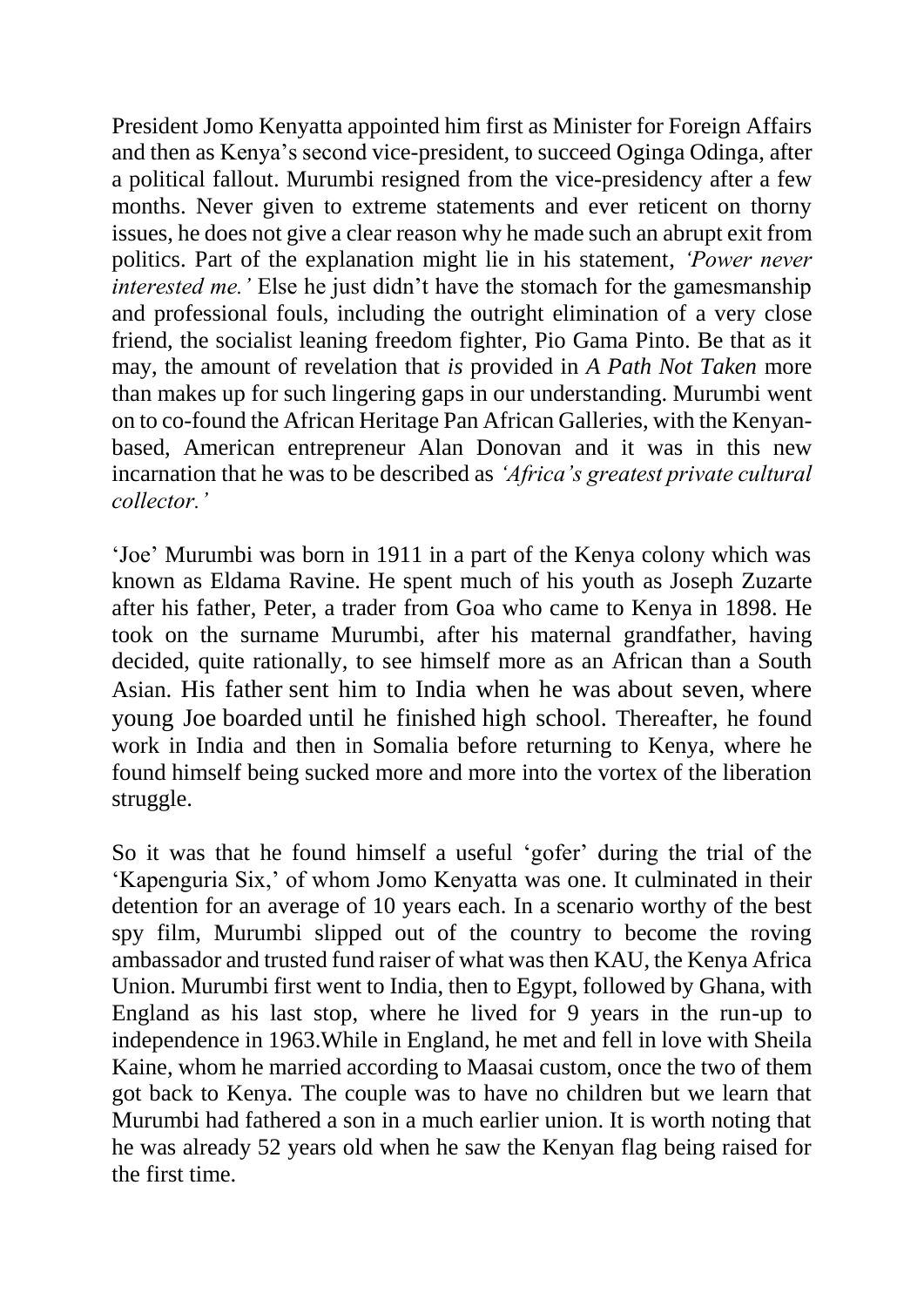For the reader whose interest lies in Kenya's recent history, the scope of the conversations in *A Path Not Taken* can be assessed by the contents' pages which, incidentally, also point to pictures, illustrations and articles within the book.

To give a sample: *Declaration of Emergency; The Kenyatta Trial; The First All African Peoples' Conference; The Lancaster Conference; Land Issues in Kenya; The Possibility of East African Federation at Independence; American versus British Foreign Service; The Press in Kenya; Pio Gama Pinto; The Odinga/Mboya Rivalry* and *Mzee Jomo Kenyatta.*

Of course, there are those who will be drawn in by the evocations of rare book, art and stamp collections; of his love of animals; of the dreams he had of bequeathing his various properties to prosperity as museums and academic institutions and of the covetous machinations unleashed after his death to ensure that such dreams didn't come true. However, the abiding imprint of *A Path Not Taken* is of the insights that Murumbi gives us about Kenya's history as a new-born nation and the key players involved.

To give one or two examples of startling revelations: Murumbi explains Jomo Kenyatta's attitude to the armed, Mau Mau struggle: '….*and this is something which may damn the Old Man if I say this, but he said to me, "Please go and tell these people to stop fighting. This will take us nowhere."* Murumbi informs us that at the second Lancaster House conference, the Colonial Secretary, Ian MacLeod declared that Kenya was an African country and, therefore, deserved majority rule, much to the incomprehension of the Africans present: *'…..we ourselves were confused because we never expected independence. We thought there'd be some compromise formula, we would get a majority in the Legislature, leading up to independence eventually, but when, we never knew. So, we (also) approached MacLeod. MacLeod's reaction was, "Do you people want independence or not? If you don't want independence, I'll withdraw what I said.' So we said, "No, no."* In a later conversation, Murumbi allows himself a pithy summary of the political rivals Oginga Odinga and Tom Mboya: *'Odinga generally helped people in need. Mboya used people's needs to serve his own needs.*' When Murumbi is asked what he thinks was Jomo Kenyatta's disservice to Kenya as president, he replies: *"I think promoting tribalism, in a few words, it would be that. In promoting Kikuyu domination, I should say, to a great extent.'*